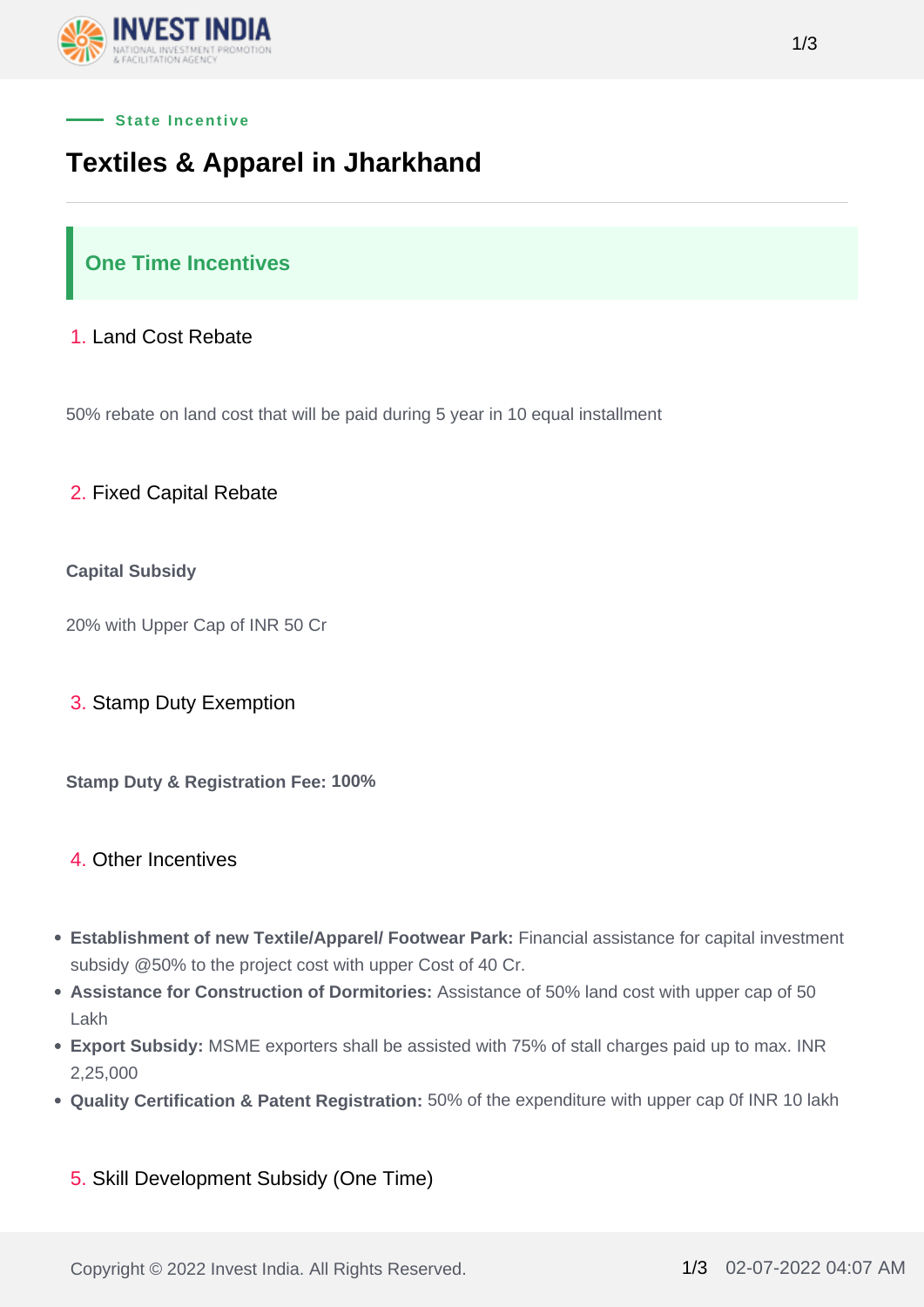

INR 13000 one time (per worker) for training/skill development

# **Recurring Incentives**

## 1. SGST Reimbursement

SGST: 100% for 5 Years

## 2. Skill Development/ Training Incentive

**Employment Generation Subsidy:** 5000/month/worker for 7 year, For SC/ST (Men/Women) INR 6000/month/worker

Reimbursement of INR 1000/person/month for 5 Year on ESI/EPF Contribution

## 3. Interest Cost Subvention

**Interest Subsidy:** 7% p.a. or 50% of interest per annum with Max. cap of INR 1 Cr for 7 year

### 4. Power Tariff Rebate

**Power Tariff & Electricity Duty:** 50% for 7 year on power tariff and 100% exemption on Electricity duty for 7 year

### 5. Electricity Duty Rebate

**Power Tariff & Electricity Duty:** 50% for 7 year on power tariff and 100% exemption on Electricity duty for 7 year